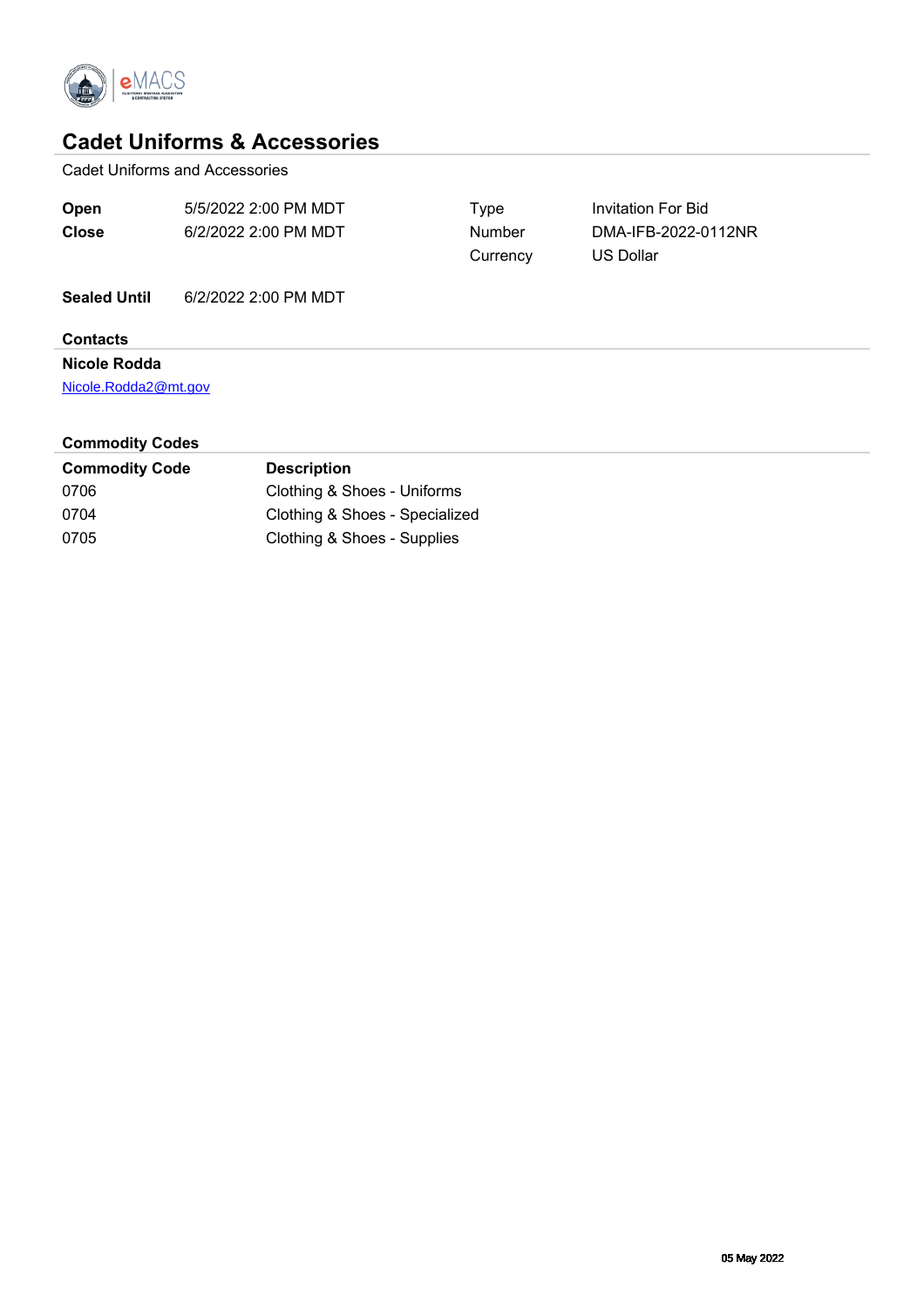# **Description**

The State of Montana, State Procurement Bureau, on behalf of the Department of Military Affairs (DMA), Montana Youth Challenge Academy, is requesting bids for cadet uniforms and accessories.

For more information, please see the Specifications documents in the Questions section and the Q&A Board.

**All questions must be directed to the Q&A Board in the IFB.**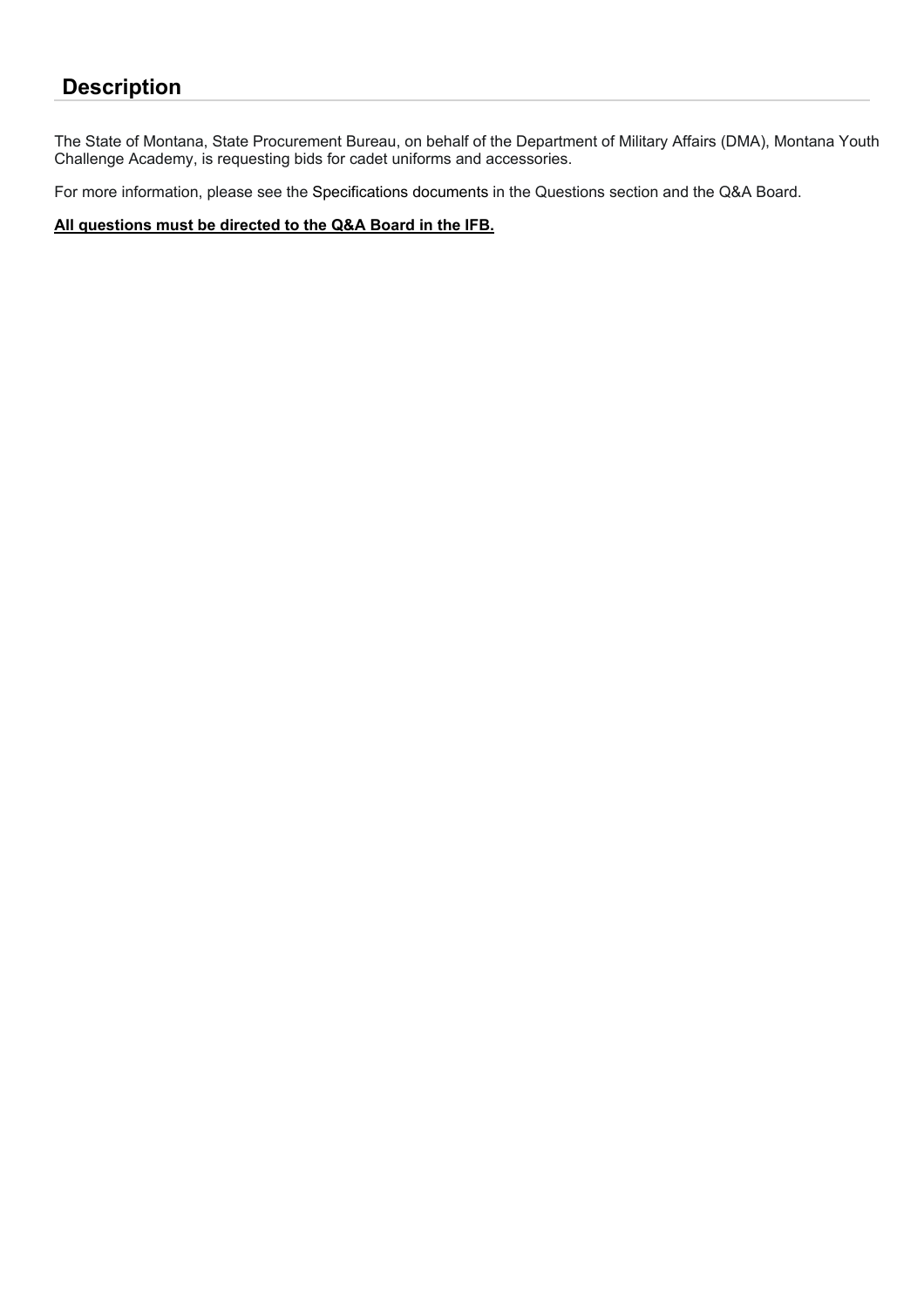#### **Prerequisites** Required to Enter Bid

**Required to View Event** 

- ★ FÈ Ü^çã\ Ábe) å Ábe&&^] of ozQA Ûā, \* |^ ÁÚ[ā, of ÁÔ[} caa&of §i-{¦{ anaã}È
- ★ GÈ Ü^çã^ Ána) åÁnak&A^] oÁn@ ÁkJ}dæ&dóæne Áj¦çãn∆^åÈ
- ★ HÈ Ü^çã\ Áng å Ának&&^] oÁn@ Á02YÓÁÖ^}^¦an|Á00,-[¦{anaã}È
- ★ IÈ Ü^çã\ Ána) åÁnaks&^] oÁn@ Án@OÓÁJœa}åælåÁnáĴJY^&ãnapÁ/^¦{ Ána}åÁÔ[}åãnã[} •È
- ★ ÍÈ Ü^çã^, Áæ)åÁæ&&^]cÁc@AÛÆA A BÁQ#Áq +{{æqã}È
- ★ ÎÈ Ü^çã\ Ána) å Ának8&^] oÁn@ Á020ÓÁÙ ]^ &ãã&æã[} Á§ -{¦{æã[}È
- ★ ÏÈ Ü^çã\ Áeo}åÁen&&^]oÁo@AÜ^\*ãdænã}Á,ão@Áo@AÛ^&¦^œaf^Á,—AÙœae^Á§-{¦{ænā}È
- ★ IÈ Ü^çã\ Ábe)åÁbol&&^]cÁc@vÁx^}å[¦ÁÜ^\*ãdænã[}Á§i-{¦{ænã}È
- ★ JÈ Ü^çã\ Ána)åÁnak&A^]oÁo@AQQÓÁÙ]^&ãã&æaã{}•Á§4¦{æaã{}È
- ★ F€È Ú∣^æ∙^Á^çã\ Á&a}åÁæ&&^]oÁ ællæ}c´Áæ}\*`æ\*^Á{lÁlla`&o∙È

Á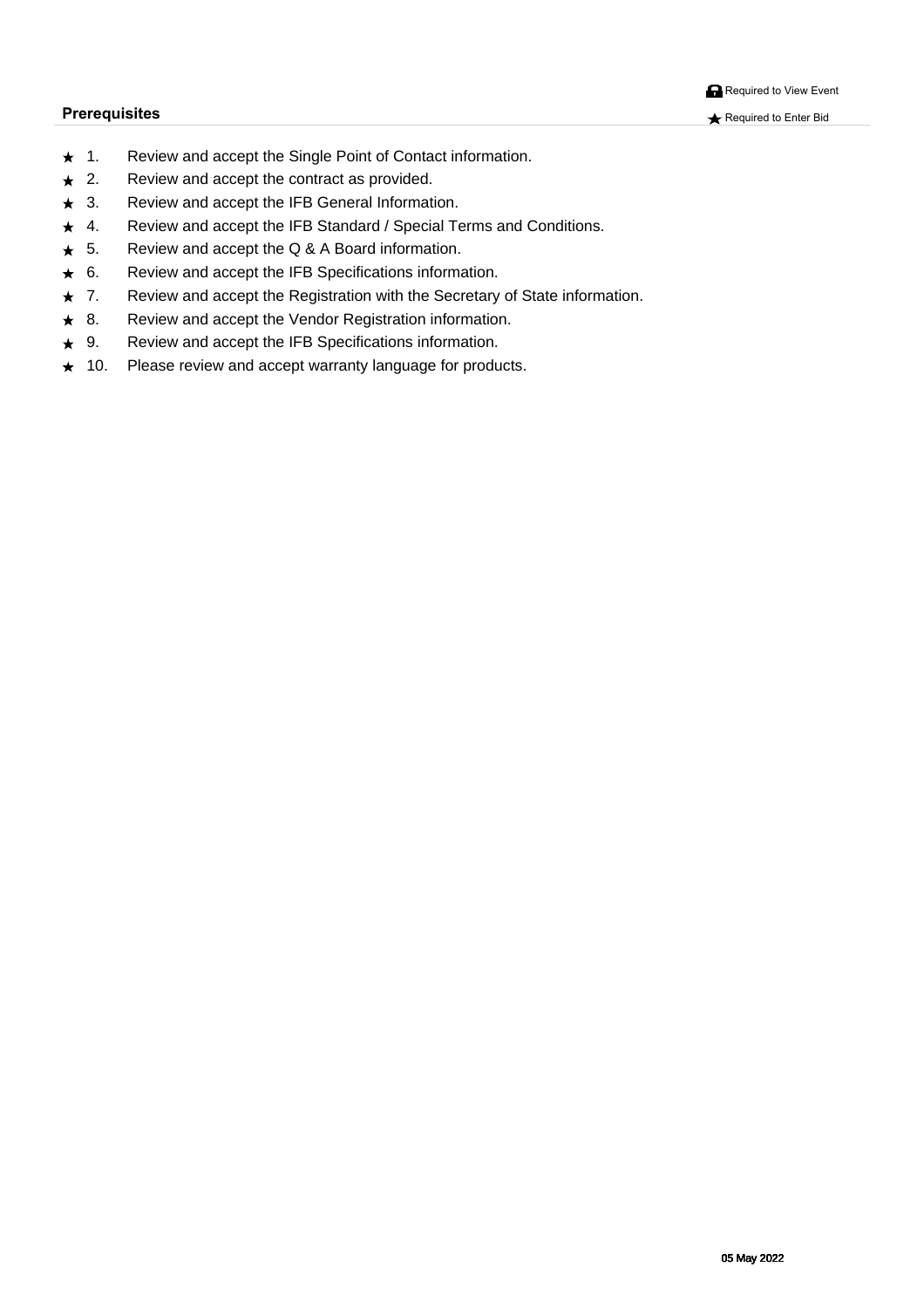### **Buyer Attachments**

There are no Buyer Attachments added to this event.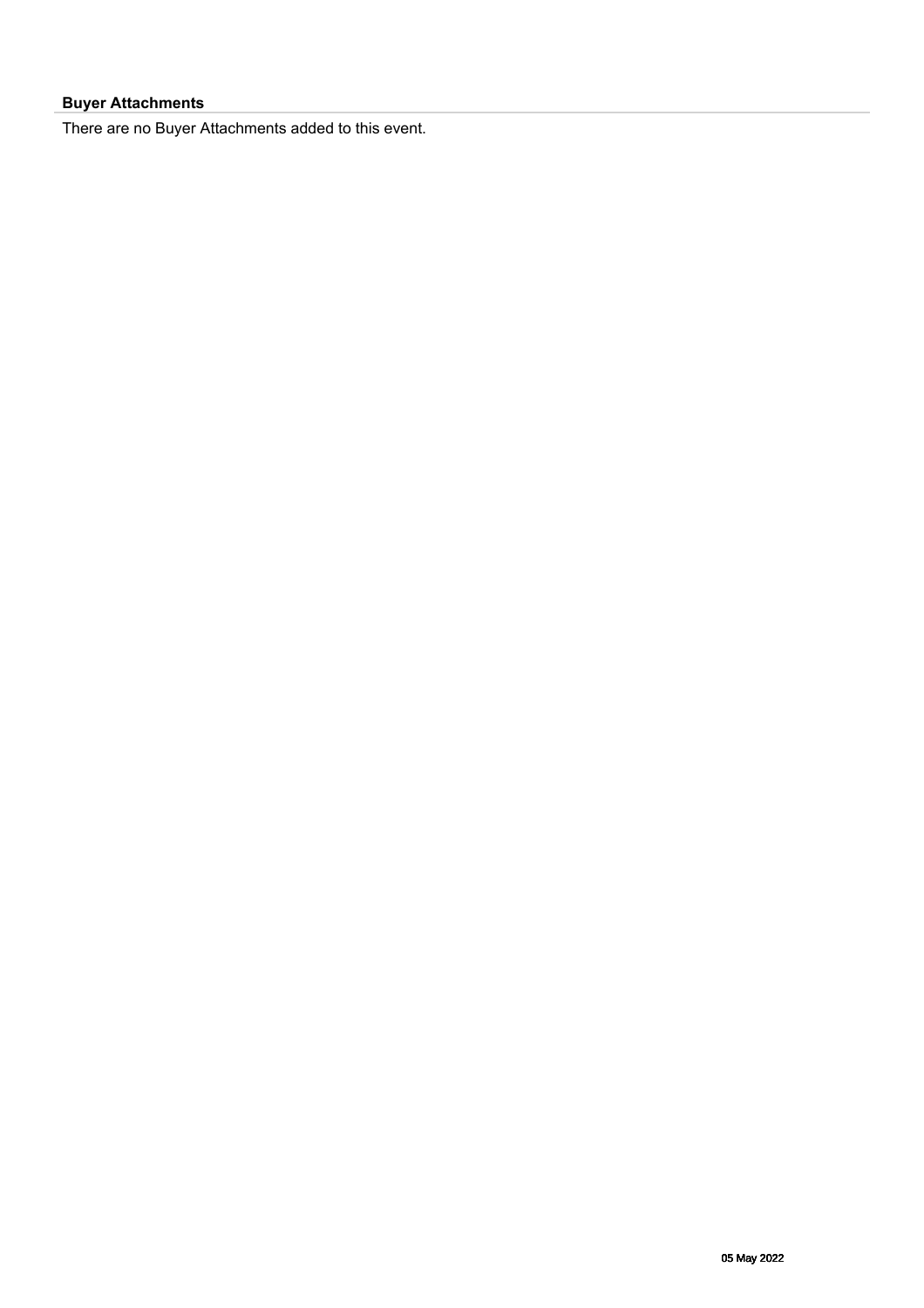| Questions                 | Required Questions                                                                                                                                                                                                                       |  |
|---------------------------|------------------------------------------------------------------------------------------------------------------------------------------------------------------------------------------------------------------------------------------|--|
| Group 1:<br>Instructions: |                                                                                                                                                                                                                                          |  |
| 1.1                       | Provide your full company name, address, and phone number. In addition, list the<br>contact(s) for your company who can answer questions regarding your submitted<br>response. Include contact(s) name, phone number, and email address. |  |
| 1.2                       | Offeror must download and review the attached Specifications documents. Thoroughly<br>address each item in the Specifications spread sheet, columns H, J, K, L and M, and<br>upload it to this question.                                 |  |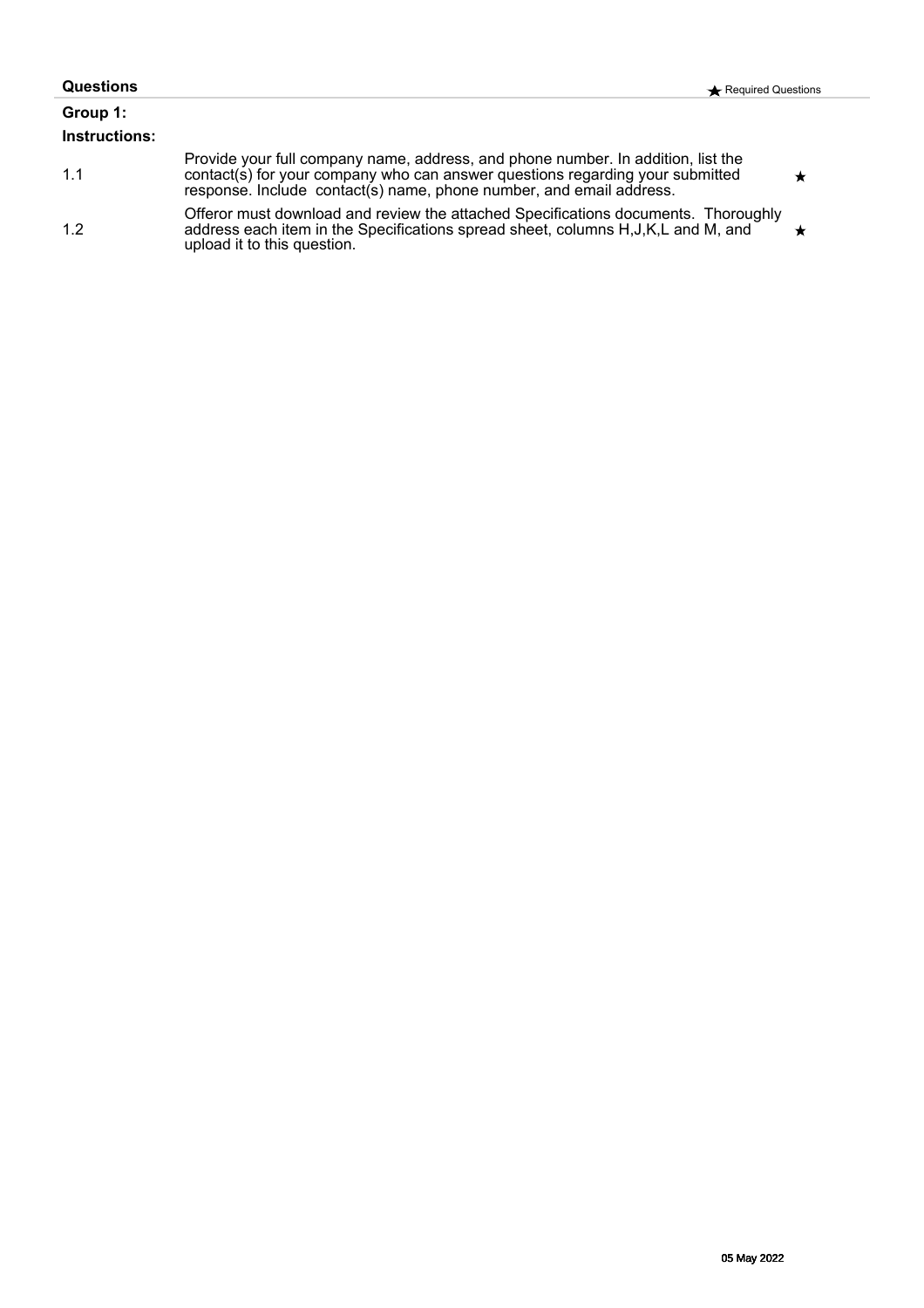### **Product Line Items Product Line Items A** Product Line Items

| 1         |                |                                                                                                                                                                                                                                                                                                                                                                                                                                           |   |                            |      |            |                           |
|-----------|----------------|-------------------------------------------------------------------------------------------------------------------------------------------------------------------------------------------------------------------------------------------------------------------------------------------------------------------------------------------------------------------------------------------------------------------------------------------|---|----------------------------|------|------------|---------------------------|
|           | #              | Item Name, Commodity Code, Description                                                                                                                                                                                                                                                                                                                                                                                                    |   | Allow<br><b>Alternates</b> | Qty. | <b>UOM</b> | <b>Requested Delivery</b> |
| <b>P1</b> |                | <b>BDU Pants</b><br>.Black or grey color<br>• Adult sizes x-small regular through 4x-large regular<br>●60/40 poly cotton blend, winter weight<br>•Sewn to military specifications<br>o6 pockets: 2 extra-large cargo pockets on thighs, 2 deep back<br>pockets with covered button flaps, and 2 front slash pockets<br>oDouble fabric reinforced knees and seat<br>oAdjustable waist take-up tabs<br>oDrawstring leg cuffs and button fly | ★ |                            | 350  | EA - Each  | 14 days after award       |
|           |                | oProper International or BDU Pant only. No substitutes.<br>Brand/Model: Propper Style F520112001                                                                                                                                                                                                                                                                                                                                          |   |                            |      |            |                           |
|           | P <sub>2</sub> | <b>BDU Blouse</b><br>•Black or grey color<br>• Adult sizes x-small regular through 4x-large regular<br>●60/40 poly cotton blend, winter weight<br>•Sewn to military specifications<br>•4 Pockets<br>• Proper International or BDU only. No substitutes.<br>Brand/Model: Propper Style F545412001                                                                                                                                          | ★ |                            | 48   | EA - Each  | 14 days after award       |
|           | P <sub>3</sub> | Canteen<br>•Government Issue<br>•Olive Drab color<br>•BPA-free plastic with screw off lid<br>•Capacity - one quart (32 oz.)<br>Brand/Model: Rothco #605                                                                                                                                                                                                                                                                                   | ★ |                            | 360  | EA - Each  | 14 days after award       |
|           | P4             | Canteen Covers/Holders with Alice Clips<br>•Government Issue<br>•Olive Drab color<br>•Cloth, vented fleece lined with side pocket<br>•17 1/4" circumference x 7 1/4" high<br>•1 Quart size<br>•Two snap closure<br>•Outer pocket<br>•Alice Clips Required/Included<br>Brand/Model: Rothco # 616                                                                                                                                           | ★ |                            | 36   | EA - Each  | 14 days after award       |
|           | P <sub>5</sub> | <b>Battle Dress Uniform Belt</b><br>● Extra Long Length (54")<br>•Black cotton web<br>•Open face black buckle<br>Brand/Model: Rothco #4292                                                                                                                                                                                                                                                                                                | ★ |                            | 288  | EA - Each  | 14 days after award       |
|           | P <sub>6</sub> | Raine Pistol Belt<br>$\bullet$ Web Belt<br>$\bullet$ 1 %" nylon web or comparable<br>$\bullet$ Black<br>•Hook /Loop closure<br>$\bullet$ Sizes Small (27-31") through 2XL (43-56")<br>.Raine 16BV Belt or equal<br>Brand/Model: Truspec #4114                                                                                                                                                                                             | ★ |                            | 24   | EA - Each  | 14 days after award       |
|           | P7             | Microfleece Winter Gloves<br>•Waterproof<br>$\bullet$ Black<br>•Men's sizes Small to 2X-Large<br>•Elasticized wrist<br>•Embossed PU palm patch and fingertips                                                                                                                                                                                                                                                                             | ★ |                            | 360  | PR - Pair  | 14 days after award       |
|           | P8             | <b>Flight Jackets</b><br>•Government Issue Standard<br>•Green/Orange Reversible<br>•Adult sizes X-Small through 4X-Large<br>•100% nylon shell and lining<br>·100% polyester fiber fill<br>. Tubular nylon cuffs and waist band<br>•Rothco Ultra Force Flight Jacket<br>Brand/Model: Rothco #7323                                                                                                                                          | ★ |                            | 24   | EA - Each  | 14 days after award       |
|           | P <sub>9</sub> | Mesh Laundry Bag<br>•#44 white, polyester mesh construction<br>.24" x 36" with draw cord closure<br>•Canvas ID tag sewn onto bottom of bag<br>● Express Supply Worldwide<br>Brand/Model: Express Supply Worldwide #44                                                                                                                                                                                                                     |   |                            | 288  | EA - Each  | 14 days after award       |